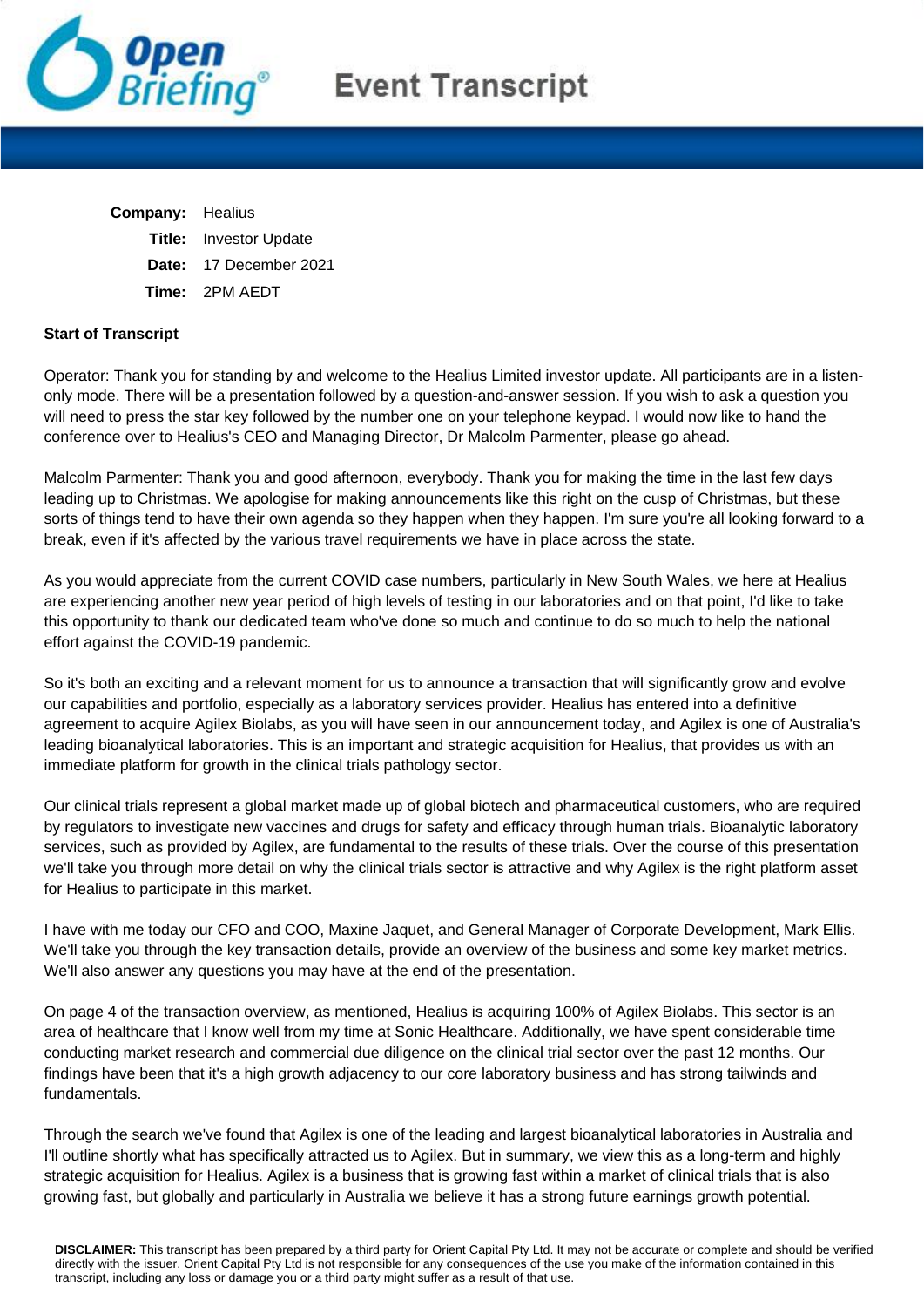

Central laboratories providing clinical trials pathology services are a natural fit for a general pathology business like Healius. Along with Sonic Healthcare, a number of other laboratory businesses around the world provide these highly specialised central laboratory services, including Quest and Labcorp.

In terms of key transactional details, we're acquiring the business for cash at an enterprise value of \$301.3 million. We're debt funding the acquisition from existing and new debt facilities provided by our current lender group, and we expect leverage post-completion to remain comfortable and less than 2 times Group EBITDA. We expect to complete the transaction at the end of January 2022, next month, subject to customary conditions precedents being satisfied.

On page 5 there is strategic rationale. The strategic rationale for this acquisition, we are confident that Agilex is a great business and is a great acquisition for Healius for a range of reasons. It provides an Australian platform for growth into a global clinical trials market. We believe this presents attractive growth opportunities for Healius, as we'll explain in a moment, Agilex has realised impressive growth in the last few years and has built out its capabilities and testing technology, therapeutic areas and business development to continue that growth trajectory.

Agilex is a high margin and capital-light business, which is attractive and provides a good balance with Healius's existing cash generative and mature businesses. We believe the business offers a strong and exciting platform for growth. Agilex provides some further revenue diversification for Healius and introduces a range of new customers, including global biotech, pharmaceutical and clinical research organisations. Our research tells us biotech and pharma R&D is growing and is increasingly being outsourced for speed and cost advantages. Agilex is a beneficiary of these structural trends, and we'll describe this in more detail shortly.

We think Agilex brings some important innovation and scientific R&D capabilities to Healius that adds to our existing strengths in genetics and histopathology. We believe this will not only enhance both Healius's pathology and Agilex's service offerings, but it also enhances our employee value proposition, especially for scientific and laboratory staff. In a domestic market where such labour is scarce, we don't underestimate this benefit. We also know that our doctor referrers and patients value a diagnostic service provider that is participating in cutting edge clinical research.

We see a future of precision medicine that is founded on clinical research, genomics and diagnostics and with this acquisition we are excited that Healius is on a path to build that future in Australia. We see Agilex as offering very complementary capabilities alongside our existing core pathology business. Healius can also offer Agilex a wide pool of scientific staff, laboratory operational excellence and support services. We see it aligned with our vision to be a best-inclass healthcare laboratory and diagnostics player across multiple verticals.

Now I'd like to give you a better sense of Agilex as a business, if you turn to page 7. The first thing to say is that it's a large and at scale player in a fragmented market. It is one of the leading bioanalytical labs in Australia, with over 100 scientific professionals. Agilex primarily supports biotech and pharma clients in preclinical Phase 1 and Phase 2 trials across both small molecule and large molecule work.

Agilex's capabilities span a broad range of therapeutic areas and has a particularly strong experience and exposure to oncology, which is the largest therapeutic area globally. The business has an extensive library of assays and a wealth of experience. There are returning clients, demonstrating high customer satisfaction with the laboratory services provided.

The business is primarily based in Adelaide, with additional operations in Brisbane. Importantly and as a function of growth momentum in the business, Agilex is undertaking a facility expansion with additional floorspace secured adjacent to its existing Adelaide facility.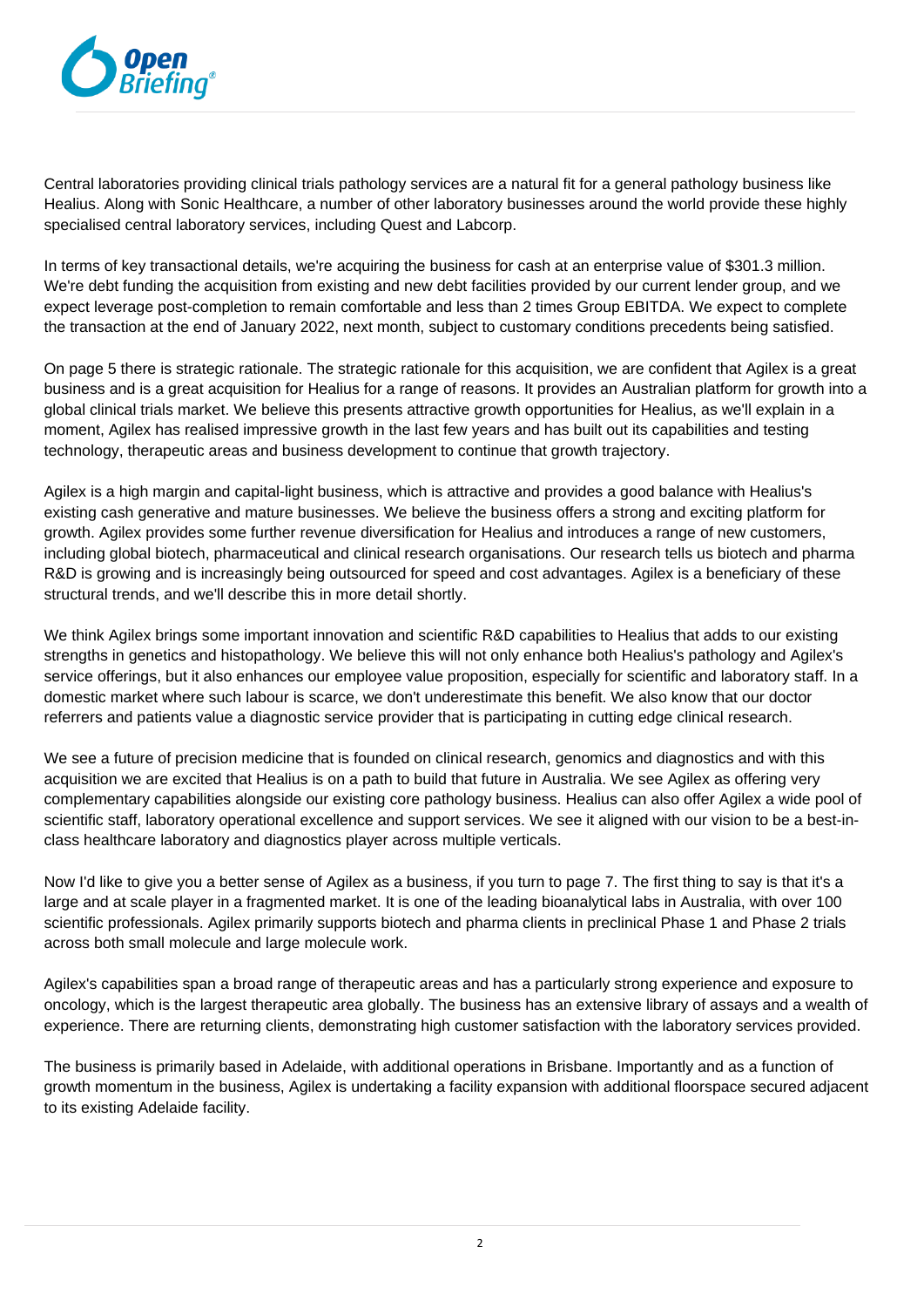

It is well run by an experienced management team with strong scientific credentials, and we are pleased that the management team will be remaining with the business and welcome the CEO, Jason Valentine and his experienced team into the Healius Group.

Turning to page 8, Agilex is experiencing strong growth momentum in its business, as you can see from the planned work chart. Planned work includes contracted and uncontracted but verbally awarded work that Agilex is yet to deliver. Total planned work has grown substantially over the last period, highlighted by the growth from \$23 million in June this year to \$36 million at the end of November. Revenues have been increasing over time, as this planned work is performed.

On page 10, the global market for bioanalytical laboratory services is found within the R&D spend for pharmaceutical and biotech sponsors, so are developing new therapeutic drugs and vaccines. Those sponsors increasingly are outsourcing the project management of clinical trials to contract research organisations or CROs and the associated bioanalytical laboratory testing to service providers like Agilex.

To give you a sense of the magnitude of this market, our research indicates that global pharma R&D was over \$200 billion in 2021, with around 25% of this being outsourced to CROs and clinical research labs. This outsource component has been growing at around 7% a year, as sponsors continue to pursue faster and more reliable clinical trial outcomes. Speed to regulatory approval and market is obviously key to the economics of drug development.

There is growth across many therapeutic areas, with oncology the largest segment. As you saw from the earlier page, oncology is also Agilex's largest therapeutic area, accounting for about one-third of its work. We're particularly excited about this, given the global market characteristics and we believe that Agilex is the leading Australian biolab for oncology.

Australia is an attractive destination for clinical trials, with some unique advantages, this is on page 11. Most importantly, that is speed and quality. Australia's TGA has one of the fastest regulatory processes in the world for clinical trials, four to six-week start-up times for Phase 1 trials versus up to six months in the US, which is a significant advantage for drug sponsors who are very focused on speed to market for drug development work. Additionally, Australia is fortunate to have a very high quality medical research sector and internationally recognised accreditations that are accepted by all major international regulators.

There are some cost advantages, including tax incentives, although these aren't a primary driver. It is really about speed, quality and trust and that trust can take a long time to achieve and Agilex has been on this journey for 25 years. All this is expected to translate into continued high growth over coming years for Phase 1 and Phase 2 Australian drug trial starts.

So in summary, we feel strongly that the acquisition of Agilex is a compelling strategic and operational fit for Healius. It provides Healius with a high growth platform in the clinical trial sector, a sector that we have spent considerable time researching and that we consider to be attractive and growing. It adds to Healius' innovation and scientific capabilities and provides a global orientation for the Healius network in terms of the future pathology partnerships and customer markets. We consider it to be financially compelling, given its high margin and capital light business model, offering additional revenue diversification and complementary capabilities. Thank you for listening to that and we're now happy to take any questions that you might have.

Operator: Thank you. If you wish to ask a question, please press star-one on your telephone and wait for your name to be announced. If you wish to cancel your request, please press star-two. If you're on a speakerphone, please pick up the handset to ask your question. Your first question comes from Lyanne Harrison of Bank of America. Please go ahead.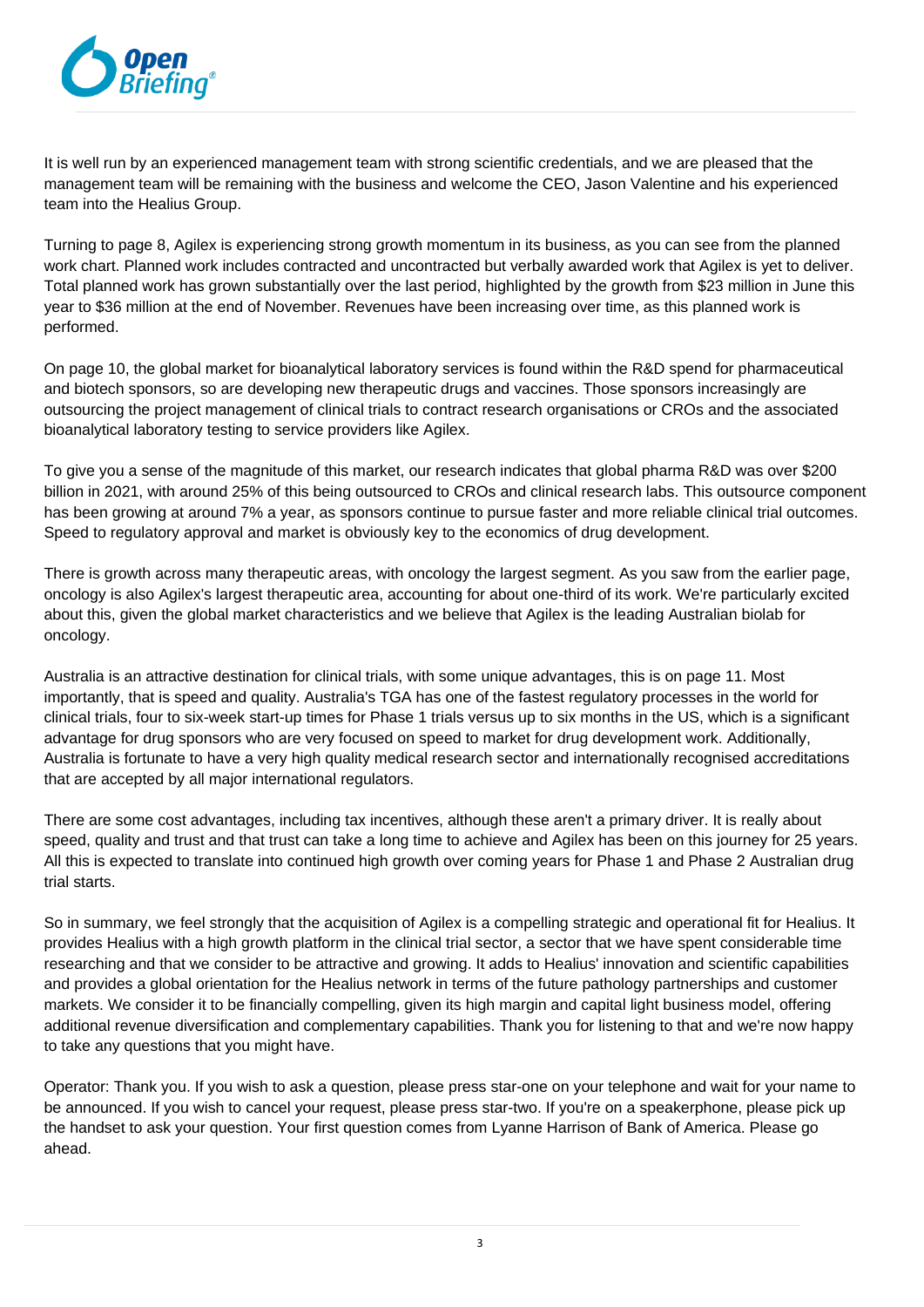

Lyanne Harrison: (Bank of America, Analyst) Good afternoon, Malcolm and Maxine. I'm going to start with revenue and the revenue profile for Agilex and on page 8, obviously some very good growth there in terms of planned work. But can you give us some colour in terms of what Agilex has achieved in terms of year-on-year revenue growth? And more particularly, obviously the 55% growth in the last five months, obviously prior to that it was very much impacted by COVID with clinical trials all but coming to a halt. Can you give us some colour on that and also what your expectations are for the next six to 12 months, particularly as Australia goes through more COVID cases?

Maxine Jaquet: Thanks, Lyanne. I'll take them and Malcolm may add. I think the best way to look at it, we look at the current win rate of work that is occurring currently, which is around about \$5 million a month. Then we're looking at the if you just took the market growth and said that's somewhere between 14% to 17%, that gives you the best guide. So we think just in terms of basic market growth we've certainly got a strong revenue trajectory and that's without even growing into some of the areas that we will be building capacity in. It's also constructive to look at the pre-COVID growth rates for this sector, which were mid-10s as well. So if you look at those 2015 to 2019 numbers, they're also sitting at around the 15% growth rate. So I think that's the best guide in terms of looking at revenue growth.

Lyanne Harrison: (Bank of America, Analyst) Okay and just to clarify, when you talk about this transaction being EPS accretive in its first year, you're assuming that it will continue to grow at that 14% to 17% rate of growth over calendar year 2022?

Maxine Jaquet: Yes, that's right.

Lyanne Harrison: (Bank of America, Analyst) Okay, thank you and then can you also talk to us about the pipeline? So obviously a very good pipeline in there in terms of current levels of planned work. What else is in the pipeline? And can you talk about probability of success when you work with some of these, whether it's existing or new customers?

Malcolm Parmenter: Yes, the really strong thing about this business is their catalogue of biomarkers and tests that they've already done. Many of the tests that they do with new compound testing, where they take on these, requires the development of a completely new bioassay to do that. That's not easy to find, that kind of skill and Agilex has one of the largest libraries of those kinds of things in Australia. So when a biotech or a pharma company is looking to set up an assay for a particular compound, then it's the speed at which you can get that up that drives the volume that you can do.

The library is critical to driving that outcome and the speed to market from the biotech's perspective is critically important as well and it's those things together that keep the work rolling in. The trials tend to be - they can be relatively short, but there is a very large number of them and it's been growing strongly for quite a long time. And all of the research that we've done around this, looking at this globally, is that the Australian market will continue to grow and will continue to drive this business forward.

Maxine Jaquet: A lot of the pipeline work is also underpinned by repeat custom as well, which makes up a fairly sustained proportion of the work as well. So there is a good confidence in delivery in the business as well. So when we look at that pipeline, we have quite a degree of confidence around that.

Lyanne Harrison: (Bank of America, Analyst) Okay, thank you and before I leave it to the other analysts, there was no mention of synergies. Can you provide some colour in terms of whether it be cost or revenue synergies?

Malcolm Parmenter: The synergies between this business and a general pathology business, it's not the sort of business that you can merge with a general laboratory. So you don't tend to get cost synergies from that perspective, in that it is a highly specialised service that is very different from anything that we've offered before. Having said that, there's a whole lot of expertise that exists in both businesses that can provide benefits both ways, in terms of specialised pathologists, in terms of their knowledge, scientific staff within our labs, genomics in terms of some of the larger molecule bioassays that are done.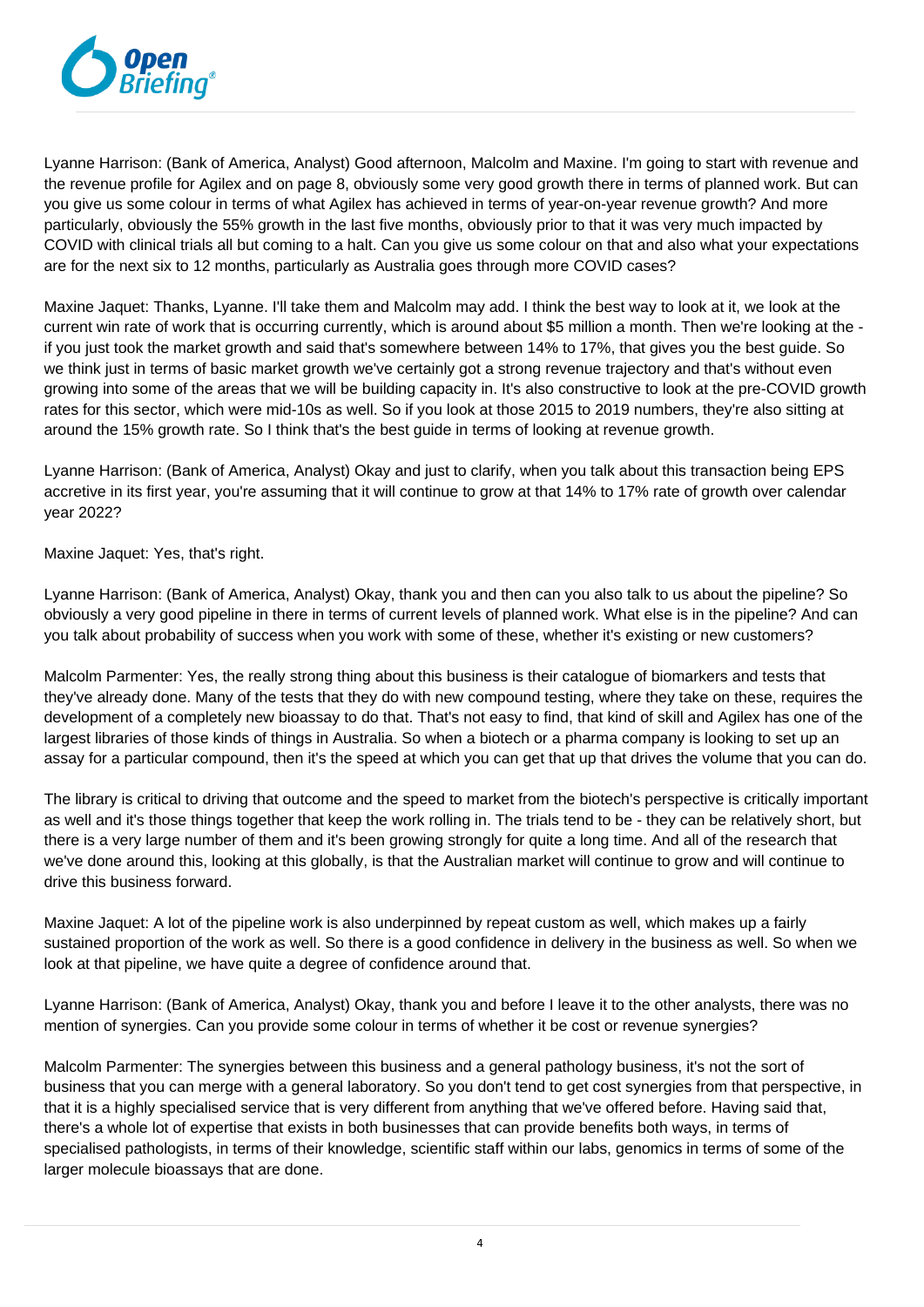

So there's a whole lot of crosspollination that occurs between these two businesses that we believe will drive revenue going forward. There's a pretty decent track record worldwide of general laboratory businesses and clinical trials businesses doing exactly that. There are many general pathology businesses that also operate a clinical trials business around the world.

Lyanne Harrison: (Bank of America, Analyst) Thank you very much.

Operator: Thank you, your next question comes from Bosco Feng of Goldman Sachs. Please go ahead.

Bosco Feng: (Goldman Sachs, Analyst) Hi team, thanks for taking questions. Can you hear me?

Malcolm Parmenter: Yes.

Bosco Feng: (Goldman Sachs, Analyst) Perfect. I just had two questions today. Can I ask, firstly, what is the market share for Agilex in the bioanalytics market currently in Australia? I'm just trying to assess the scope for organic growth, both domestically and internationally, if there are any advantages in building out a global business in this particular industry.

Malcolm Parmenter: Okay, sorry, we were just discussing what the market share was. What was the second part of that question, Bosco?

Bosco Feng: (Goldman Sachs, Analyst) I'm mostly asking for the market share in order to understand the organic growth in this particular market.

Malcolm Parmenter: Our analysis suggests that the market share that Agilex has is about 33% of the clinical trials pathology market in Australia. But a lot of that work is not just trials that are being done here, a lot of that work is coming out of Asia, out of China, out of the whole Asia-Pac region and being shipped into Australia as part of that. So it's not just research that's being done here.

Bosco Feng: (Goldman Sachs, Analyst) Okay, got it, that's helpful. And finally, if I take the 14% CAGR and the volume of drug trials done in Australia and compare that to the 17% CAGR that you've disclosed for the business, I know it's of slightly different timeframes but I'm leaning roughly 3% pricing growth due to mix or otherwise. Is that a fair characterisation of this business, perhaps historically and then going forward?

Maxine Jaquet: Going forward, it's quite possible that we could see an acceleration of that beyond the 14%. It's just what we're using as a guidance around what we think it could be. We're hoping that it'll be higher than that and it'll be mainly volume, not price.

Bosco Feng: (Goldman Sachs, Analyst) Got it, that's perfect, thank you.

Operator: Thank you, your next question comes from Andrew Goodsall of MST Marquee. Please go ahead.

Andrew Goodsall: (MST Marquee, Analyst) Thanks very much and thanks for taking my questions. Just following on from the last questions, I just didn't get - it wasn't clear to me what the geographical split of the revenue is. If you could just give us a sense of Australia versus rest of the world or US as well.

Maxine Jaquet: Sure, Andrew. So if you took Asia excluding China, it's about 14%, China's about 30%, US about 30%, ANZ 17% and Europe 10%.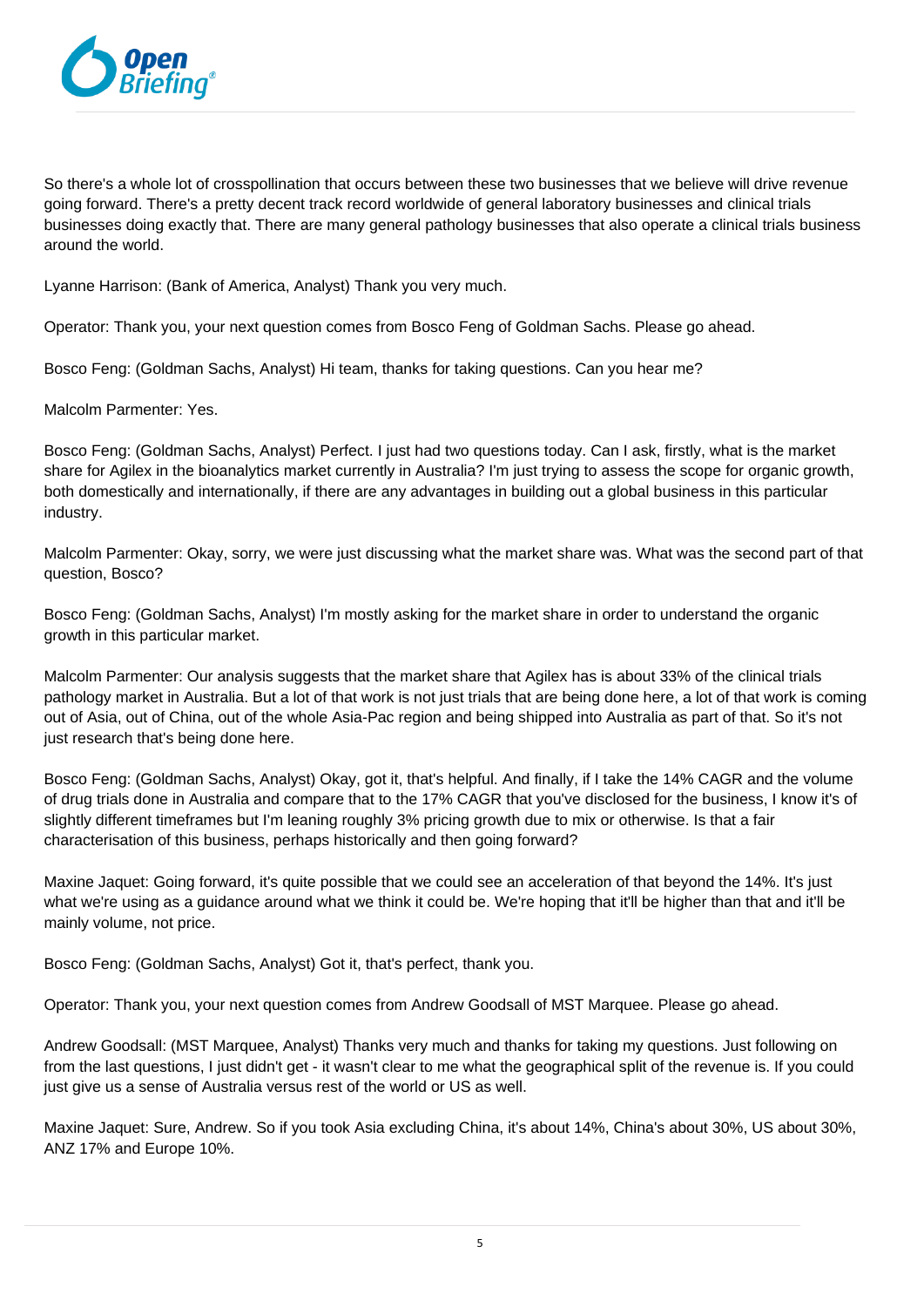

Andrew Goodsall: (MST Marquee, Analyst) Okay, just getting that down quickly but sorry, I missed it, 10%, was it?

Maxine Jaquet: China are about 30%, US about 30%, ANZ about 15% to 17% and Europe 10%.

Andrew Goodsall: (MST Marquee, Analyst) Okay, got it, thank you very much. I guess just on depreciation, obviously it's capital light, but just the split. If you could just help us understand the split of assets versus intangible mix within the \$300 million and then perhaps whatever small impact there is on depreciation and right of use.

Maxine Jaquet: Yes, sure.

Andrew Goodsall: (MST Marquee, Analyst) Just modelling plugins, if you could.

Mark Ellis: Andrew, it's Mark Ellis here. There's about \$10 million of tangible assets in the business.

Andrew Goodsall: (MST Marquee, Analyst) Right, okay, so the rest's intangible, so pretty minor impacted…

Mark Ellis: Yes.

Andrew Goodsall: (MST Marquee, Analyst) Any sense just around the A, what that's going to look like?

Maxine Jaquet: Around, sorry, the what?

Mark Ellis: A, amortisation.

Andrew Goodsall: (MST Marquee, Analyst) The amort.

Maxine Jaquet: It would be negligible.

Andrew Goodsall: (MST Marquee, Analyst) Just in terms of I noted management staying on, some time back we covered Mayne Pharma when they acquired a business that was involved in clinical trials and there seemed to be a lot of work tethered to some key personnel who, I guess, were just very, very well regarded in their industry. Would you describe this business as having characteristics like that, where the reputation of some of the individuals is a key part of the marketing or the business wins?

Malcolm Parmenter: Yes, the business has been in place for 25 years and the personnel have evolved and changed over time. But yes, there are key people within that business that keep it going. But they have been able to evolve over time and for those people, as they move to other careers to rotate that through. Adelaide has really developed some expertise around the whole clinical trials market in terms of research and has become quite a centre for that. So the business has shown an ability to recruit the right people and to stay stable over quite a long period of time, through other ownership structures indeed.

Maxine Jaquet: One of our areas - that was supported by one of the areas of commercial due diligence around surveying biotechs and also pharma companies and the reputation of Agilex, which was very, very good. So we're all really pleased about the search.

Andrew Goodsall: (MST Marquee, Analyst) Is there any earn-out or any other sort of lock-in for retention of those key personnel?

Malcolm Parmenter: Part of the consideration for the CEO is deferred over three years.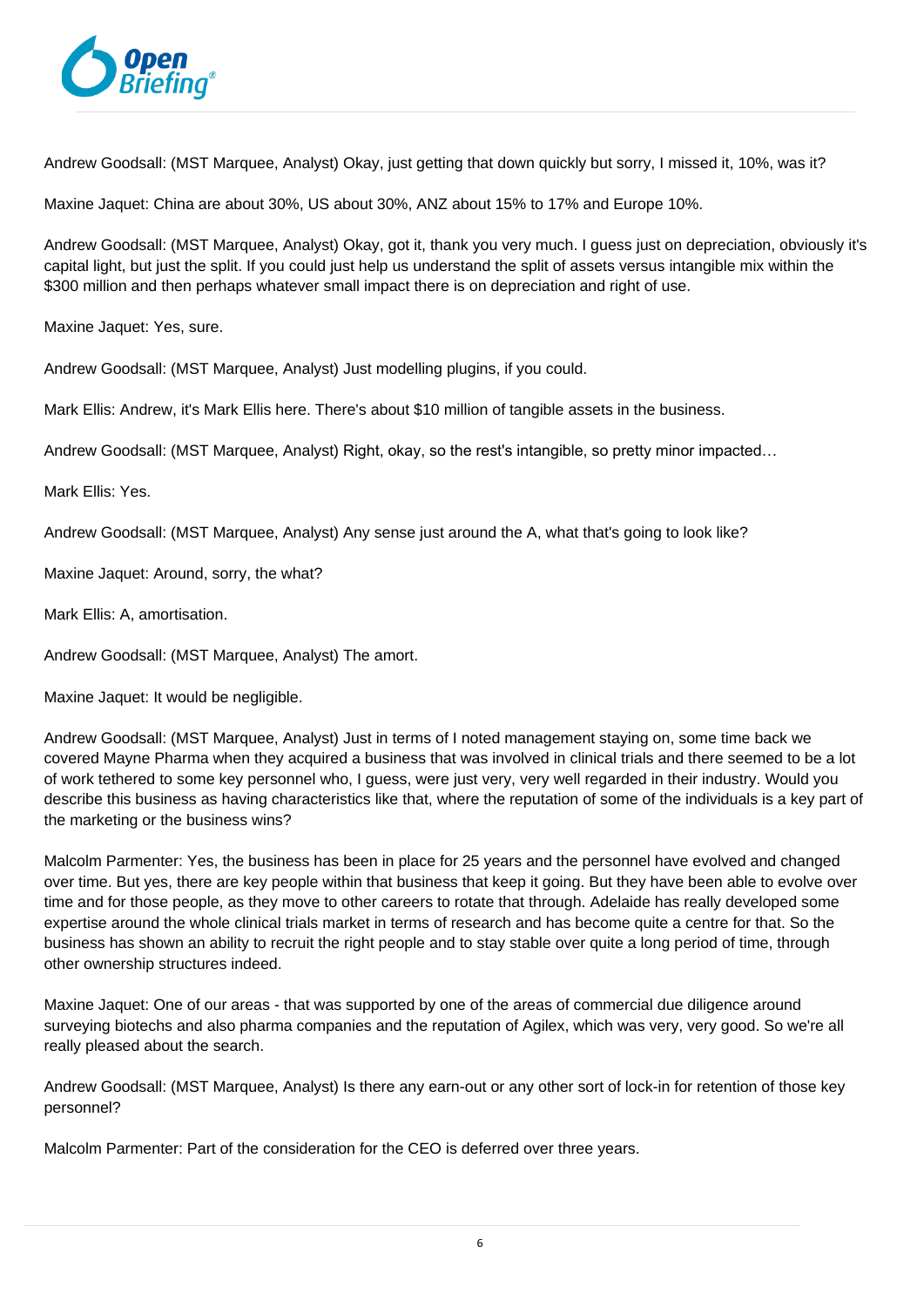

Andrew Goodsall: (MST Marquee, Analyst) Okay, so that's a payout that's measured on any particular targets?

Maxine Jaquet: It's only time based.

Malcolm Parmenter: He has equity in the business that's being sold, so part of that is routine.

Andrew Goodsall: (MST Marquee, Analyst) Okay, terrific, thank you very much. I'll get back in the queue, thank you.

Malcolm Parmenter: Thanks, Andrew.

Operator: Thank you, your next question comes from Gretel Janu of Credit Suisse. Please go ahead.

Gretel Janu: (Credit Suisse, Analyst) Yes, good afternoon, everyone. Just firstly, you've given the pre-AASB 16 EBITDA estimate. Do you have it on a post AASB 16 estimate, or have I missed it somewhere in the release?

Maxine Jaquet: No, you haven't. We haven't given it, but we don't think it's going to be materially different, Gretel, We'll get to it but we're not thinking it'll be materially different.

Gretel Janu: (Credit Suisse, Analyst) Perfect, thanks and then just in terms of the customers, can you give a little bit more detail about the number of customers, repeat versus new customers? Are you exposed to a handful of customers, does the handful make up a large proportion of the work? Just trying to understand a little bit more about that customer base.

Maxine Jaquet: It's geographically diverse. There is a good number of repeat customers, it's nicely spread, there isn't a core risk in terms of the revenue profile. Importantly, in terms of therapeutic areas, it's, as we mentioned, quite a substantial presence in oncology. A smaller but growing presence in infectious diseases and then dermo and gastro are smaller parts of the business. So a really good mix in terms of those therapeutic areas and a good diverse geographic profile.

Gretel Janu: (Credit Suisse, Analyst) Excellent and then in terms of the key areas of growth, is it just to expand more into the individual therapeutic areas? Are you planning to expand into new areas? Where should we think about the growth areas here?

Malcolm Parmenter: The business has had a focus on small molecule up until now and the vast majority of its work has been there. It has recently acquired a toxicology business which those skillsets will be able to be utilised across the whole of the Agilex business. Then a growing interest in large molecule research and starting to work more in there and we see that as definitely a growth area going forward.

But one of the big areas of growth in terms of research is in the oncology space, which is its real focus. If you look internationally, all of the indicators are that that will continue to be an area of research going forward. It isn't a business that's benefited enormously from vaccine development, for example, for COVID. So the revenue that it currently has, that is not the major contributor to where it is, it's much more in a diverse pattern of diseases and quite broad in terms of the services that it provides.

Gretel Janu: (Credit Suisse, Analyst) Great, thanks. That's all I had.

Operator: Thank you, your next question comes from John Deakin Bell of Citigroup. Please go ahead.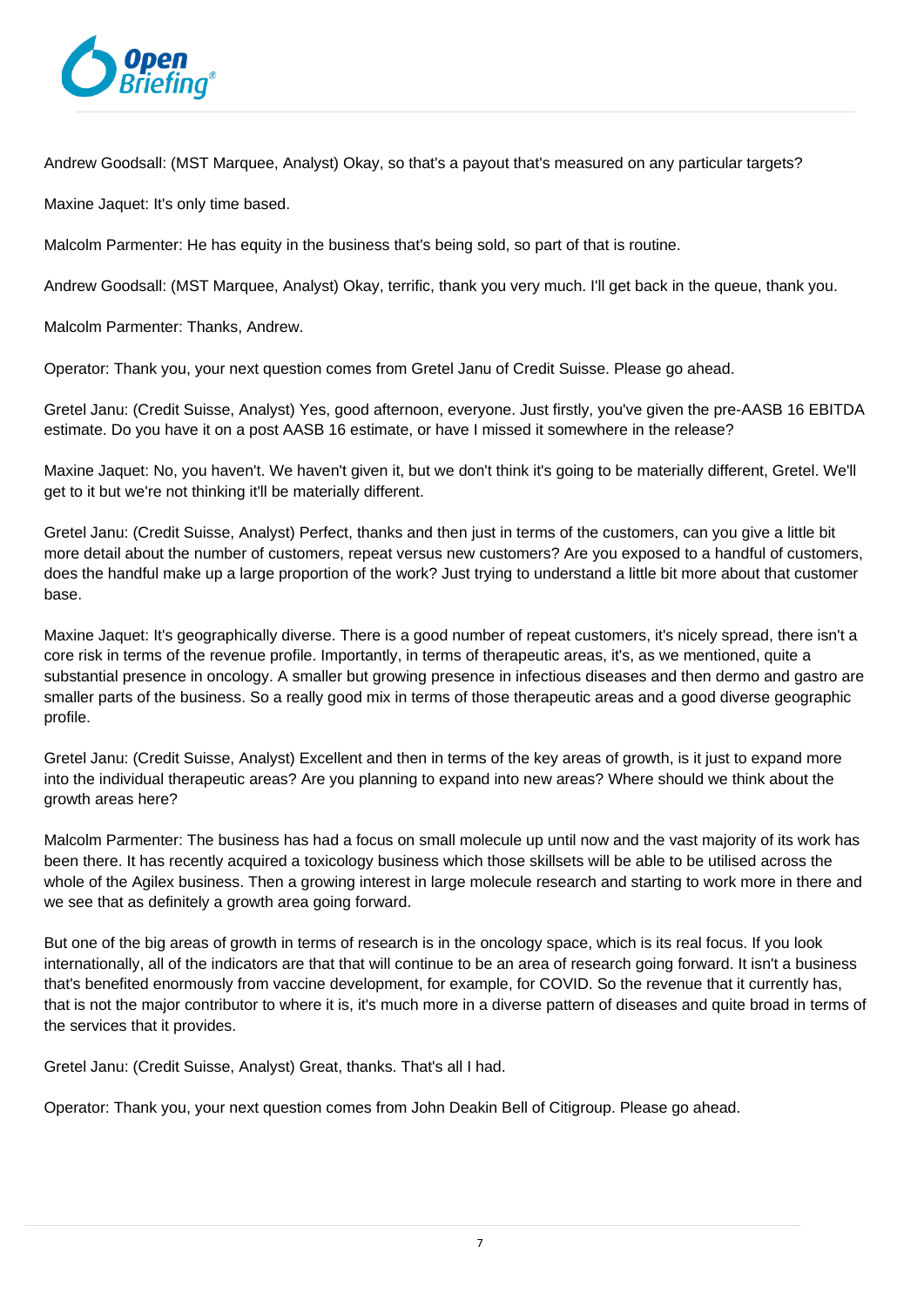

John Deakin-Bell: (Citigroup, Analyst) Thank you, I was just interested if you could give us a little colour on the process. Is this a competitive process or were you - this was in the newspapers a month ago or so, but just give us a sense and then I'll get to the next question, which will be about the returns, but maybe if we can just start with that.

Malcolm Parmenter: Yes, it certainly was a competitive process that went down to the wire. We're not really privy to exactly who else was there or what was offered, but it was certainly competitive.

Maxine Jaquet: You saw the 360biolabs business which we obviously participated in that process, it was competitive. Nucleus Network, although not related, but not exactly the business again, quite a competitive business and a competitive process for that business.

John Deakin-Bell: (Citigroup, Analyst) Okay and just trying to get down to an EBIT number here, you're saying that depreciation, amortisation is negligible, so let's just say for argument's sake it's the same. So you've paid 20 times, so your EBIT return on invested capital's 5%, which on our assessment is less than the cost of capital. Can you just give us your thinking behind how you justify paying that price for an asset?

Maxine Jaquet: Yes, it's the growth. Well, it's two things actually, it's the margin and the growth that we see in that business and where we see it going. We're obviously not buying it at a single point in time and we've taken a view on what market growth is, what the current capacity in the business is to deliver on that growth. The current performance around pipeline and conversion and concluded that where we think that business is going to get to even over the near term will be a very attractive asset for us to own and will produce good returns.

John Deakin-Bell: (Citigroup, Analyst) Okay and is there any CapEx? What would an ongoing CapEx be in the business? Not very much, I'm assuming.

Maxine Jaquet: It's not actually.

Malcolm Parmenter: It would be minimal, you could say probably \$2 million per annum.

John Deakin-Bell: (Citigroup, Analyst) Okay, thanks very much, that's all I had.

Operator: Thank you, your next question comes from David Low of JP Morgan. Please go ahead.

David Low: (JP Morgan, Analyst) Thanks very much. Malcolm, at the beginning you said that you had a good understanding of this business from your time at Sonic. Can I get you to talk a little bit about how it compares to their operations? Are they a player in the market as well?

Malcolm Parmenter: Yes, they are, David. Sonic was the Australian agent for, I think it was Covance way back, in terms of providing central laboratory services. When Covance set up a Singapore laboratory, Sonic set up Sonic Clinical Trials here in Sydney and developed a clinical trials business from scratch. It took quite a long time and it was profitable by the time I left there. I had responsibility for that, I don't really know what's happened to it since then, but Sonic does have this capability in other locations as well, including London and perhaps the US as well.

Agilex is significantly bigger than any of those businesses that Sonic had, albeit I'm talking four years out of date here in terms of where it was back then. So these businesses, despite the fact that they have low capital requirements to set up, take a very long time to actually win the trust of the biotechs and pharma companies that are entrusting their trial to your laboratory in terms of where it is. It can take a long time to actually win customers over, because at the end of the day price is not the big issue here.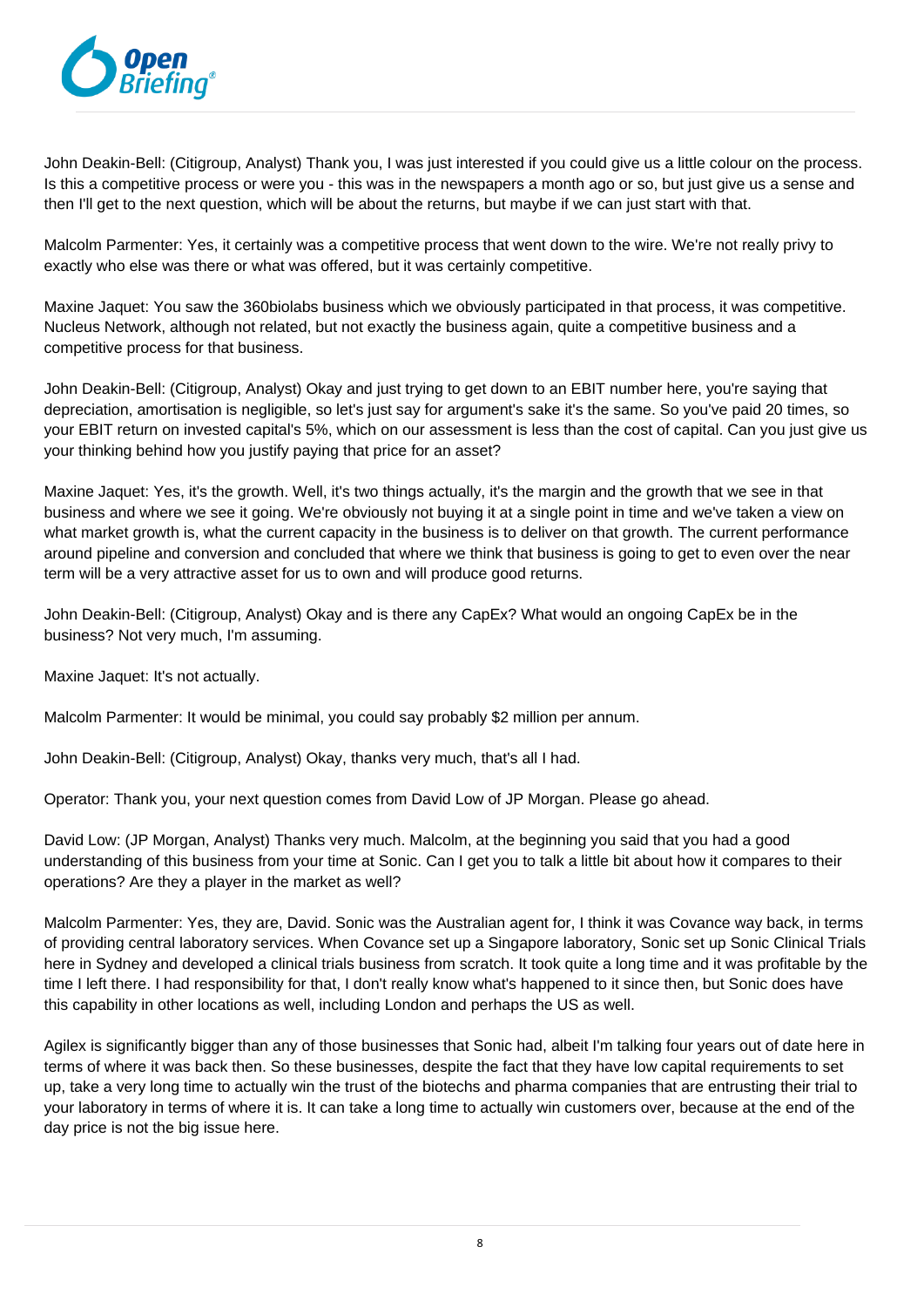

The speed to market is a much bigger factor when it comes to clinical trials pathology, which is why the margins are so much better in this space than they are elsewhere, it's not that competitive when it's all said and done. If you've got a library like Agilex has, it's very difficult for any other central laboratory to compete with that, given the speed to market, the cost of setup, how quickly you can get the trial done and get these things set up in the space of three, four, five, six weeks and have the trial operating in that period of time. That's the critical factor that drives this and it's why it's attractive for us. It's an area that's growing much more strongly than general pathology does, it's got much better margins than general pathology does and it's an area which is less competitive.

David Low: (JP Morgan, Analyst) All right, that was very useful, thank you. I would like to test on that Covance experience, so I was going to ask about CROs and then doing their own lab work. Do you worry at all about increasingly the trial work gets outsourced to CROs who can have their own capacity?

Malcolm Parmenter: It's actually not easy for CROs to do that and it's not easy for CROs to have their own lab, because they generally don't. Unless they're huge, like IQVIA or Covance, they don't generate enough work of their own to be able to operate a lab like this and to have the kind of skillset and command the personnel that you need to actually do it. You need referrals from multiple CROs and Phase 1 research units to actually do it and if you do own your own CRO, you tend to end up with a channel conflict in that space that has other CROs not willing to use you.

So where Agilex thrives is that it is nimble and can do all these small trials, whereas the IQVIAs and the Covances are signed up to large multicentre Phase 2 and 3 clinical trials that are run all around the world and they specialise in that. That doesn't mean that we could get into Phase 2 if we had labs in other jurisdictions, but right at this point in time Agilex is pretty much focused on Phase 1.

Australia has become quite a destination for that and certainly the quality of the work that's done here is what's attracting work into a nimble and as the name of the business suggests, agile laboratory that can do those smaller trials and do lots of them that are coming through from biotech. The other part that's happening in the market is the amount of capital that's available for biotechs to take their products deeper into the product development range. Twenty years ago it tended to be that biotechs would need to, or institutions with a product would need to seek out a pharma company to take their product forward and to take the risk with it.

Well these days raising capital is a lot easier for many of these organisations and they tend to run their own Phase 1 trials and they look for a CRO and then separately a laboratory to provide these services for their Phase 1 and often their Phase 2 as well, in terms of these products. So it is an area that we think will continue to grow and certainly all of the research that we've done supports that.

David Low: (JP Morgan, Analyst) All right, thanks. Can I change topics completely? We see MYEFO come out yesterday, we saw a release from the Government on COVID funding a week or two back before then. Can I just get you to talk a little bit to the implications of any funding changes please?

Malcolm Parmenter: Yes, the MYEFO statement, I don't think it was actually in the statement, but our understanding is that the fee for a COVID PCR will drop from \$100 for the full fee to \$85 for the full fee. Of course, we get paid 85% of that and then there's an [episode] fee and a bulk billing incentive that sits on top of that that lifts it by about another \$10 or \$11 above that amount. So over time the cost of doing the test has come down a bit, I think, for most providers and certainly with the volumes that we've been seeing, as we've reported on previously suggests that labs get a fair bit of efficiency with those kinds of numbers of tests coming through.

And as you might imagine with where we are now, the pressure's starting to come on again in terms of volumes and growing volumes across pathology and I'm sure all providers are experiencing that right at this point in time. So I think the margins in terms of testing will still be pretty strong at that level, given that costs come back a bit as well.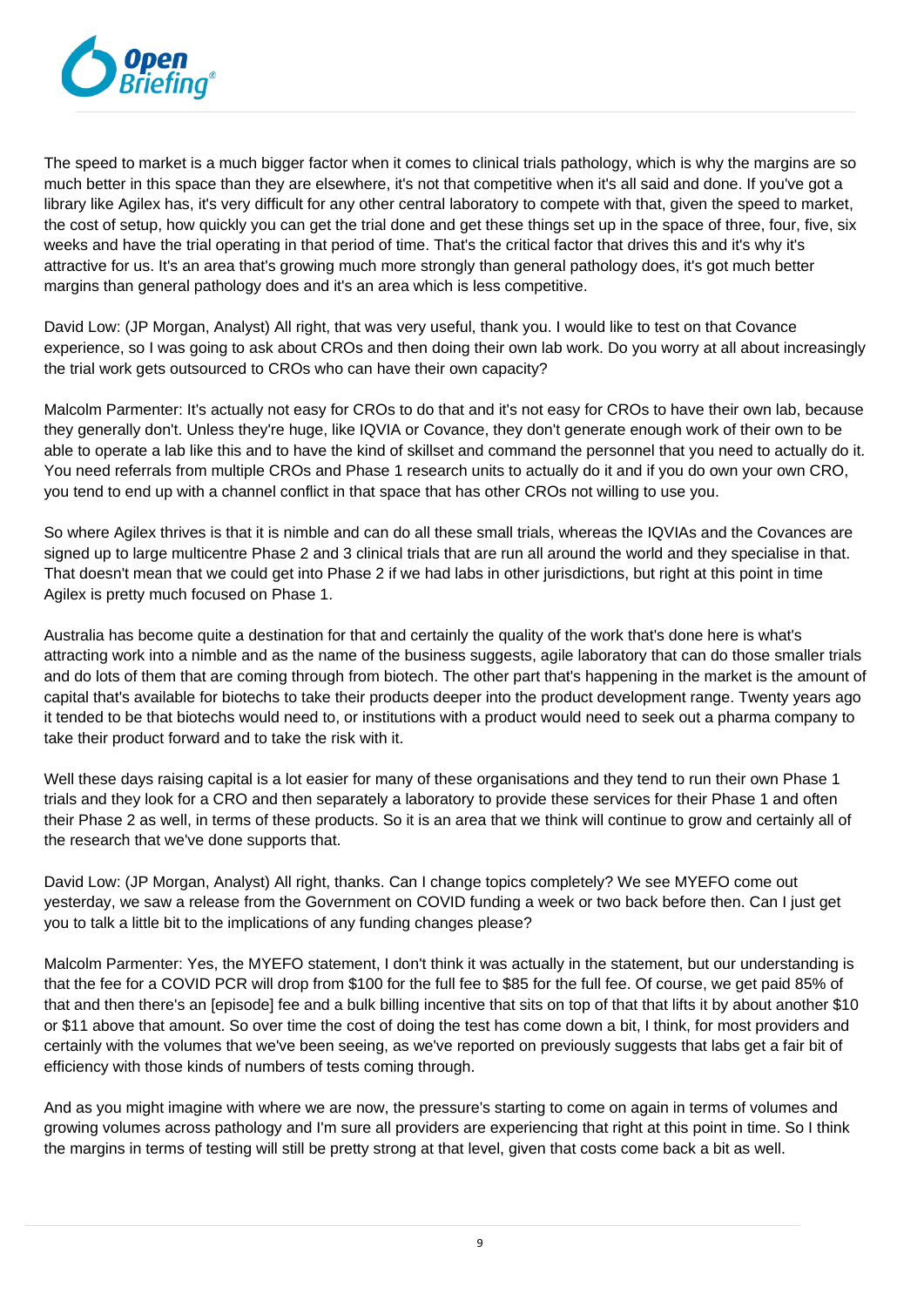

David Low: (JP Morgan, Analyst) Thanks, Malcolm. I'll just stretch it out to one more and I'm just interested in your crystal ball, so we are seeing COVID numbers rising rather rapidly. Do you worry that a lower virulent omicron strain, such as it may or may not be, could lead us to the point where we just don't care anymore and that frankly getting tested is - so many cases out there that if we stop requiring the need to test?

Malcolm Parmenter: The only thing I'd say to that is if you want to look at what happens in terms of behaviour and where it goes in terms of the virus, we've got examples in the Northern Hemisphere of exactly where that goes. So testing rates in the UK, despite rapid antigen testing being freely available, with free kits handed out at train stations and available in pharmacies and everywhere else, COVID PCR testing is still very strong in the UK and still running at just below peak levels. I haven't seen the numbers actually in the last two or three weeks of numbers really skyrocketing there again, but my guess is it's probably gone up again there.

So I think PCR testing will remain the diagnostic test. I think rapid antigen can be used for screening, but as came out on the Service New South Wales app today, a rapid antigen test is not a diagnostic test. If you're symptomatic, it's almost pointless having a rapid antigen test. If the rapid antigen test is negative, you don't know that you don't have COVID, because there are plenty of cases where it's been negative where people actually do have it. Secondly, if it is positive, you then need to go and have a PCR to have it confirmed, so you may as well have a PCR in the first place, as the advice from the New South Wales Government today says.

So I think PCR testing remains central. I don't see a situation where doctors stop looking for it. There will still be vulnerable people in the community. Omicron and whatever the next 10 variants that turn up over the next two or three years will all have their pluses and minuses to them. It may be that we get to the point where psychologically we've moved on to the point where, as individuals, we start worrying less about the virus and I hope that is the case, to be honest. But I don't see a world where doctors stop looking for COVID.

David Low: (JP Morgan, Analyst) Thanks, Malcolm, very generous.

Operator: Thank you, your next question comes from Saul Haddasin of Barrenjoey Capital. Please go ahead.

Saul Haddasin: (Barrenjoey Capital, Analyst) Thanks, good afternoon, I'll keep it to two questions. Malcolm, I'm just wondering how scalable the current Agilex lab is. I noticed there's some buildout of capacity in Adelaide. In terms of increasing that revenue base, how much higher can that revenue grow based on the current facility assets that you have in Adelaide and at the Brisbane lab too?

Malcolm Parmenter: They have taken on, as we've said in the presentation, they've taken on a considerable amount of additional space in Adelaide, which will more than double the space that they've currently got. They have acquired I think TetraQ, the toxicology business in Queensland as well. So they do need to recruit more people to get there, but they have a track record of having done that over the last 12 months and been able to deliver on the professional people that they need.

So we think its ability to continue to grow at double-digit percentages each year is absolutely there and we've convinced ourselves, looking at that business and what's planned down there and the pipeline that's coming and the market that sits there, that that will happen. That's where we've got to and that's where the valuation comes from. It's not really about its EBITDA in calendar year 2022, albeit that that's important, it's where it goes after that that drives the price being paid.

Saul Haddasin: (Barrenjoey Capital, Analyst) Just one other, in terms of the - you mentioned some inorganic opportunity as well for growth. Is that referencing potential acquisitions within Australia? Or do you see this as a potential platform to grow in terms of your physical presence into labs outside of the Australian region?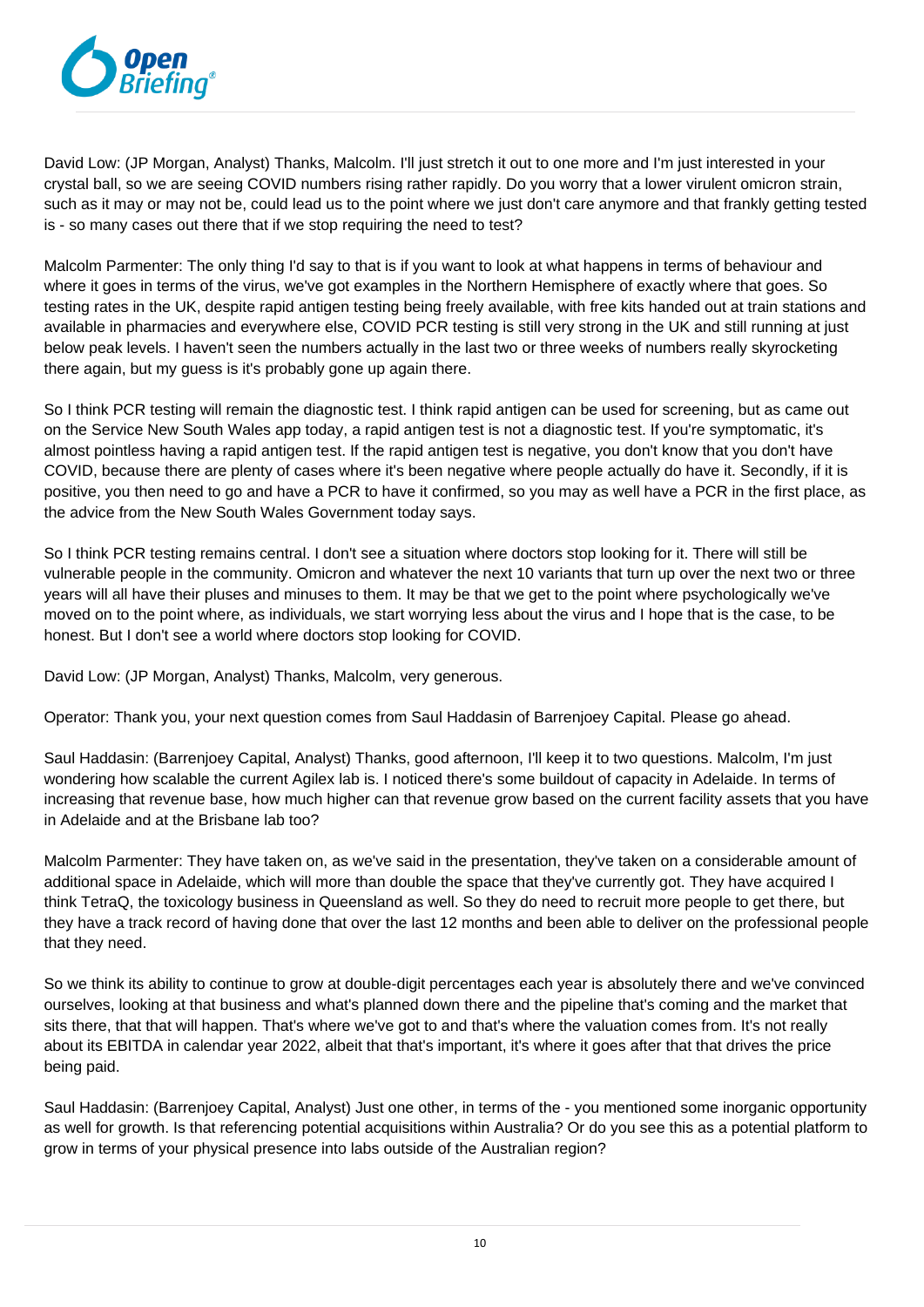

Malcolm Parmenter: Well, we're just buying into Australia now, so we're not in a rush to go out and buy internationally. But the reality is that there is an opportunity, just as BioAgilytix has done quite recently, to get into the Phase 2 clinical trials market where you have one of these labs in Europe or the UK and one of these labs in the US and those labs are then instead of harmonised, which means the equipment is quality tuned to producing the same results to have identical labs on the same laboratory information system in each of those locations linked together that can provide identical results in each of those locations. Then to go after the Phase 2 work, which are bigger trials and allow you to take on work that is significantly greater value in terms of the kind of volume that comes through with that.

So yes, there is an opportunity, absolutely there is an opportunity to do that and we have done quite a bit of work around looking at this as a platform for growth, to look at that international market in terms of what might be available, in terms of potential targets at some point down the track. But right at this point, our focus is on getting the growth out of Agilex and getting it to where we know it can go.

Saul Haddasin: (Barrenjoey Capital, Analyst) Great, thanks.

Operator: Thank you, your next question comes from John Copley of Evans and Partners. Please go ahead.

John Copley: (Evans and Partners, Analyst) Good afternoon, Malcolm and Maxine. I know there's already been a question on the multiple pay, but I was just hoping you could help us out a little with the growth prospects. So specifically whether you expect that you'll be able to grow this business ahead of the market and if so, why and what the drivers might be there. And maybe if you haven't already, just touch on the revenue and cost synergies. I know they weren't really called out but are they going to be expected to be material? Thank you.

Malcolm Parmenter: I think in terms of where the market goes, there's a few things that are driving that. It's not just the growth in the biotech and clinical trials market, it's the fact that the pathology services are being increasingly outsourced as well, that drives the laboratory component of it to grow faster than the market is growing. I think in the graphs that we've shown there you'll see the percentage that's outsourced progressively growing over time and that has quite a significant impact on where it goes. I think Agilex is ideally placed to grow at a faster rate, given its library of work.

Maxine Jaquet: We've factored in, in our view, that it will grow at market and we're obviously looking at specific therapeutic areas and what the growth is in those, which is certainly higher than that 14% to 15% which positions Agilex in a very good place. But I think in terms of setting expectations, I think if we kept it at that sort of rate then that would be a sensible assumption to use in terms of what the forward revenue would be.

John Copley: (Evans and Partners, Analyst) Thank you, noted. So they're the therapeutic areas on slide 10, right?

Maxine Jaquet: Sorry, what was that?

John Copley: (Evans and Partners, Analyst) They're the therapeutic areas on slide 10 of the presentation?

Maxine Jaquet: Yes. Oncology is obviously one of the highest growth areas and where Agilex is very strong. Also infectious diseases they do have a presence but vaccine development is also something that will be a focus for calendar year 2022 and growing our presence in that. Certainly a lot of work has come to Australia, so Australia certainly has benefited, given COVID, as a destination. Agilex hasn't been a significant beneficiary of that to date, but we believe that will be a growing area for the next at least year.

John Copley: (Evans and Partners, Analyst) Okay, thank you and if I could just sneak in one more, Virtus announced today that they'll be terminating their agreement to acquire Adora Fertility. Can you give us a little more information on why that was terminated? Specifically under the share sale agreement, what particular terms allowed Virtus to end that agreement, noting that it was originally stated to be binding and not conditional upon regulatory approval? Thank you.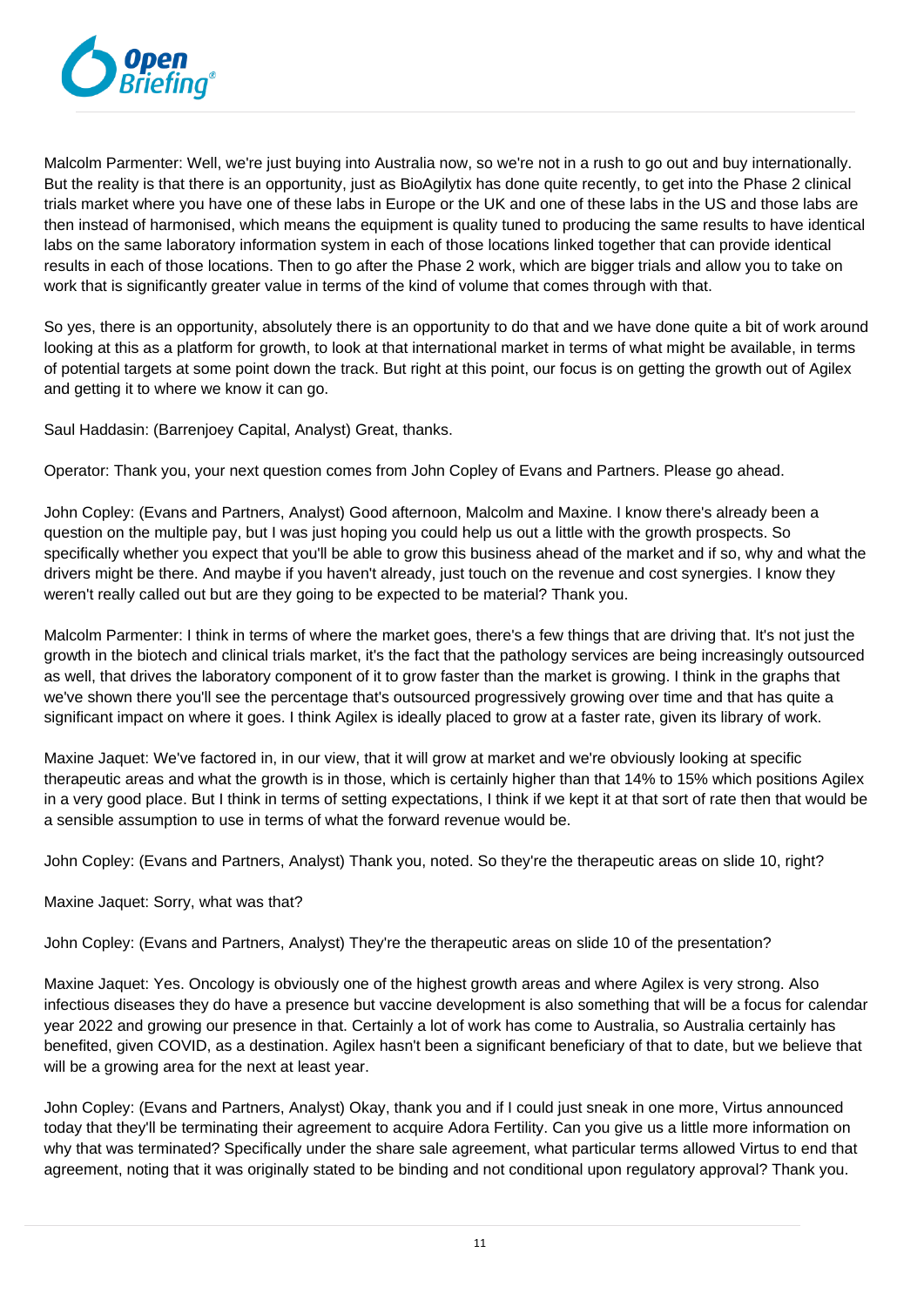

Malcolm Parmenter: We don't know a lot more than you do about the real reasons for bailing on the deal ahead of the ACCC announcement. So Virtus has obviously got a few things going on right at this point in time, so I'm not sure what amongst all of those things that would be. We went through a variation of the deal about a month ago, that given the length of time that the ACCC process was likely to take, if it did go to a Federal Court, it could well take several months to get through that process before you got an outcome for that.

And there was an exit for Virtus related to a material adverse event clause that we didn't want to continue to participate in the sale process if that was still there, given the length of time that it was running for. So this mutual exit component for a short period of time before that took effect was in there and then obviously the bid from Virtus came along and they've made a decision of their own. I'm not sure, you'll need to ask them why that is, but we have other options in this space. So rather than sitting here for months doing that, we'll pursue those.

John Copley: (Evans and Partners, Analyst) Okay, sorry, I recognise I'm extending my welcome here with too many questions, but you mentioned it was mutual, the termination?

Malcolm Parmenter: Sorry, no, the termination was Virtus's decision to do that. They made that decision and notified us last night.

John Copley: (Evans and Partners, Analyst) Okay, all right, but I take it then that you're not aware of any allegations they've made about what might have been told to them about the business, then they've just decided to be able to terminate this under the share agreement based upon the terms of that agreement. Because it just seemed as though when it was originally put out that it was not conditional upon regulatory approval, that's all.

Mark Ellis: That's correct, it wasn't conditional upon regulatory approval. But in the face of an injunction from the ACCC, that binding commitment all the way effectively. So we sought to deal with that, as Malcolm has said, by the mutual ability to walk away. But it was Virtus who exercised the ability to walk away and we believe that it was primarily ACCCdriven, no other reason.

John Copley: (Evans and Partners, Analyst) Okay, thank you. That's all from me.

Operator: Thank you, your next question comes from Shane Ponraj of Morningstar. Please go ahead.

Shane Ponraj: (Morningstar, Analyst) Thank you, good afternoon. Based on the estimates for next year, you've got 40% EBITDA margin on a fairly small top line for Agilex. I guess based on your experience at Sonic, just wondering if you see much operating leverage from here and if so, what cost do you think scale?

Maxine Jaquet: I think whilst there is capacity in some of the assets that we've outlined today, there will be people that will be required to be added. So there no doubt will be some leverage, but we're assuming around that same EBITDA margin going forward. And until we own the business, I think we're focused on the growth at this point in time and making sure that we execute on that growth. That will be our primary driver and we're not seeking to look for any operational efficiencies at this point in time. But no doubt it will be certainly a business that we'll scale and it is pretty capital light, but still only fair so we'll just have to see how those margins play out over the next couple of years.

Shane Ponraj: (Morningstar, Analyst) I'm just checking the EBITDA margin, is that post-AASB 16?

Maxine Jaquet: It's not, but we don't think that's going to be a material difference.

Shane Ponraj: (Morningstar, Analyst) Okay, thanks and just back on testing, at the full year result you said you were averaging 40,000 tests a day. Just wondering what you think your capacity is.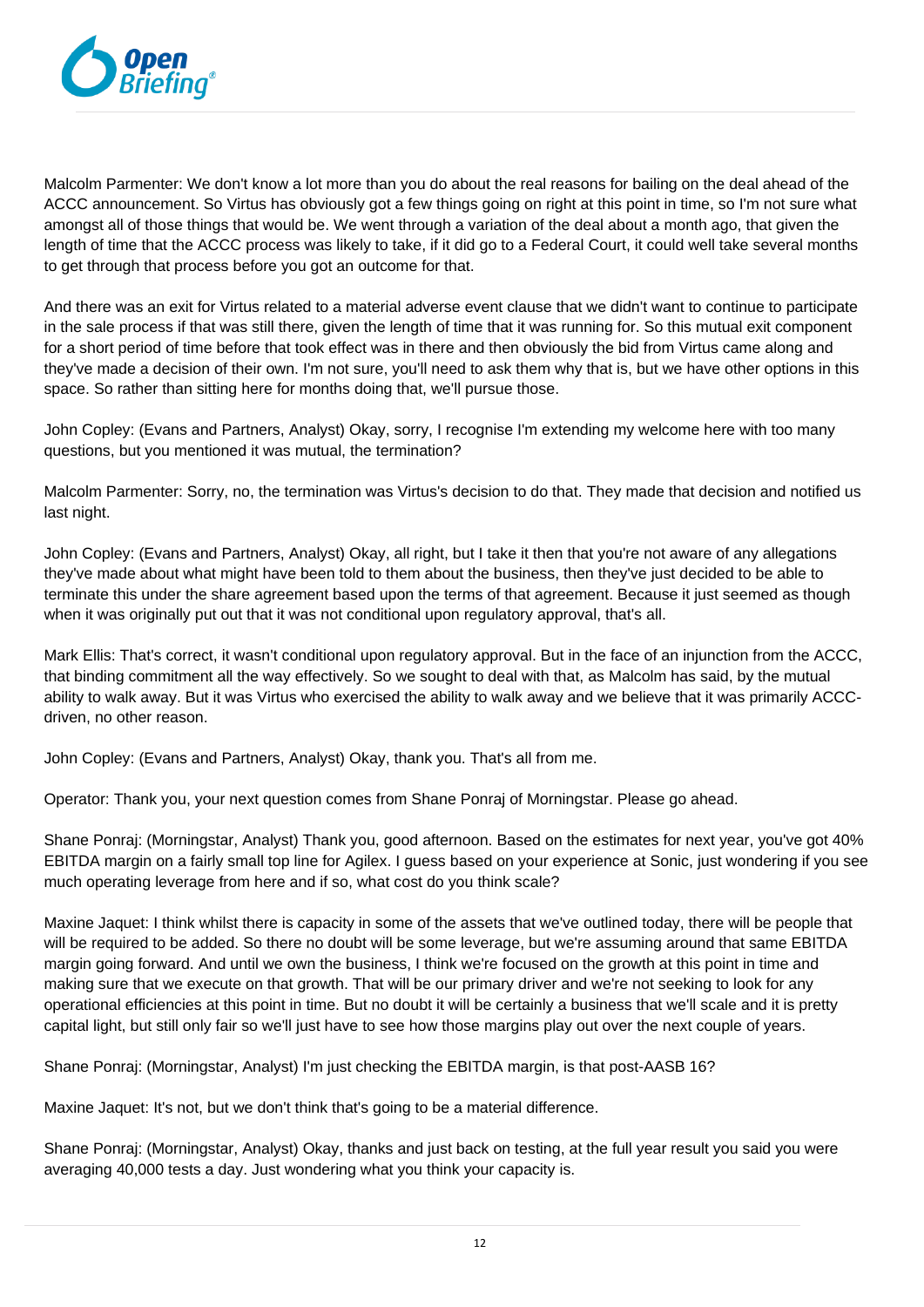

Maxine Jaquet: We've been progressively scaling up capacity and as Malcolm, I think, may have mentioned, we are doing a bit more pooling than what we were doing before. So we've lifted our capacity materially above that and are looking at probably lifting it again in the near future, if our view is that current testing is probably going to prevail certainly for the next year.

Shane Ponraj: (Morningstar, Analyst) I missed it, but with the reimbursement rate, 85% of 85 per test, how long is that set to be in place for?

Malcolm Parmenter: 30 June.

Shane Ponraj: (Morningstar, Analyst) Okay and lastly, regarding Adora and the three day hospitals coming back, just wondering how profitability of that business has progressed and if it's meaningful at all.

Maxine Jaquet: It's actually been trading - everything's obviously been impacted by COVID, but it's actually been trading reasonably well. When there are lockdowns, it obviously gets impacted and is a community-based business and a referral-based business, so it does get a bit knocked around at times. But it's been trading pretty well.

Shane Ponraj: (Morningstar, Analyst) Okay, that's all from me, thank you.

Operator: Thank you, your next question comes from Andrew Perks of Accordius. Please go ahead.

Andrew Perks: (Accordius, Analyst) Thanks for your time. Just quickly, who was the vendor of Agilex?

Maxine Jaquet: The single largest shareholder was Dr Glenn Haifer.

Andrew Perks: (Accordius, Analyst) Okay and was there any private equity involved, or was it just a collection of individuals and founders?

Mark Ellis: Genesis Capital had a very, very small stake, less than 5%.

Andrew Perks: (Accordius, Analyst) Okay, all right and just for clarification, so if big pharma want to run a clinical trial, they outsource to a clinical research organisation which is CRO, who then outsource to laboratories like Agilex, is that correct?

Malcolm Parmenter: Yes, that's one of the ways it goes. Sometimes large pharma companies have worldwide contracts with the likes of IQVIA, but the ones, if they're looking for Phase 1, particularly Phase 1 clinical trials, then that's one way it would go. Sometimes the biotech will independently select both a pathology provider and a CRO. So the CROs don't necessarily get to control all of that, it's a result of who the pathology provider's going to be.

Andrew Perks: (Accordius, Analyst) Okay and given that you're an outsourcer and you're dependent on that work either coming direct from the pharma or from the CRO and you're maintaining a six bench effectively, what volatility in earnings should we expect from this business, given your fixed cost base and your oscillating contract award?

Malcolm Parmenter: It actually doesn't vary a lot because there's such a large number of these. They're not lumpy trials where you're getting large dollar value for each trial that comes along and the lab is up and down. Because of the number of trials coming through, that tends to keep it pretty smooth.

Andrew Perks: (Accordius, Analyst) Okay, that's great. Then just lastly on price and it was touched on earlier, Malcolm, when we bought Montserrat that wasn't making any money and it was like trust me, the growth is coming. And now